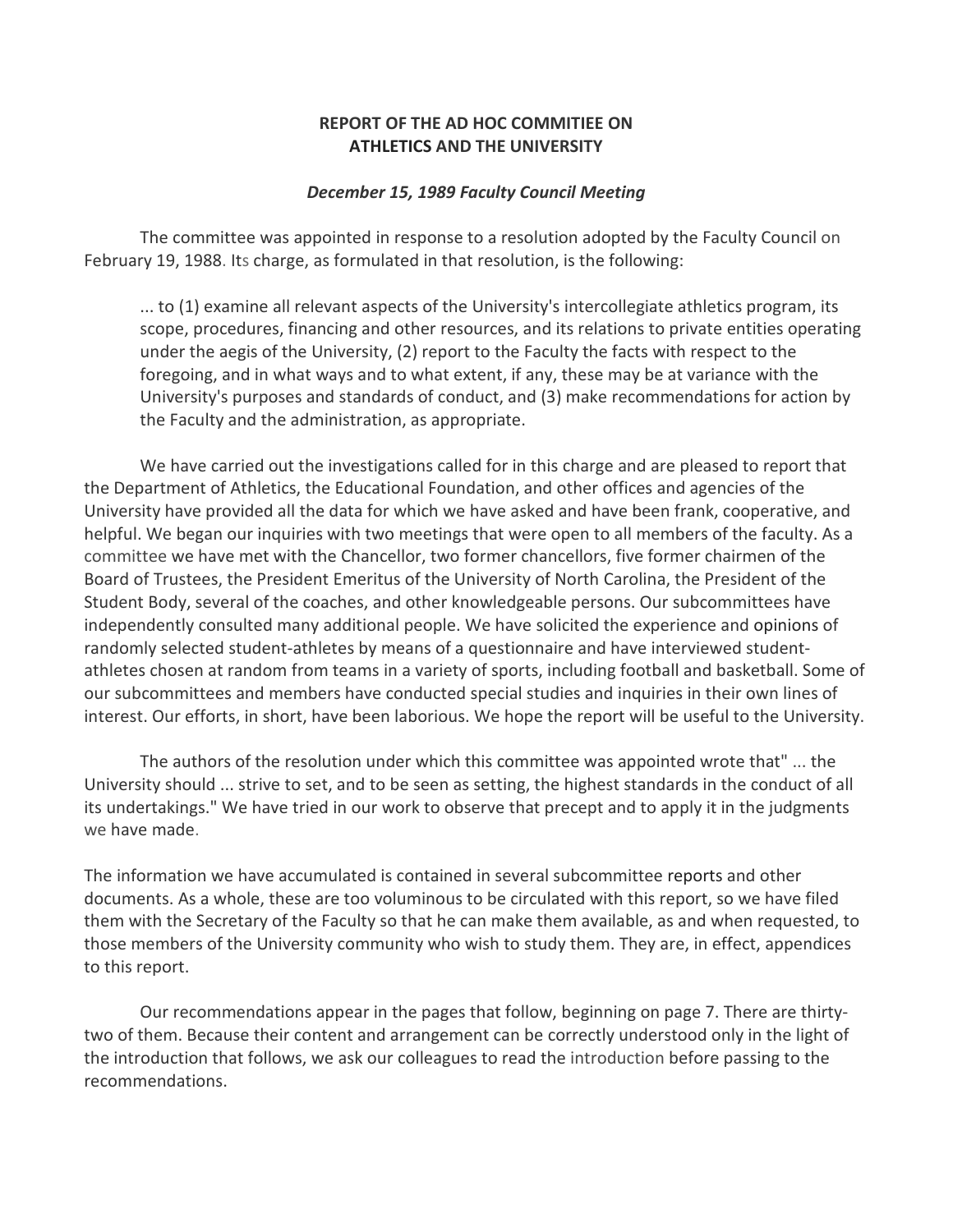We are deeply grateful for the help given us by Professor Joseph H. Bylinski, who analysed for us the financial information provided by the Department of Athletics and the Educational Foundation. Professor Lawrence B. Rosenfeld formulated the original design of our questionnaires and gave us an analysis of the results. Finally, we are greatly indebted to our secretary, Ms. Ann R. Zappa, of the Chancellor's Office, for indispensable aid of many kinds.

#### **I. INTRODUCTION**

Three features of our program of intercollegiate athletics deserve notice at the head of this report. The first is the Faculty Committee on Athletics, which, two years ago, was changed from an appointive committee to an elective one. Under the leadership of Alumni Distinguished Professor Richard G. Hiskey, that committee has developed excellent procedures for monitoring and evaluating the admission of student-athletes and their academic achievements and problems. One of our recommendations (No. 32) is that the purview of this committee be broadened. The second is the establishment by the Department of Athletics of an academic support center for student-athletes, directed by Mr. John G. Blanchard. This center is well equipped and well directed. It has long been needed. It will be a vital component of all efforts to improve and enrich the educational side of our program of intercollegiate athletics.

Third: In the course of our inquiries we have perceived no indications that our program of intercollegiate athletics is in conflict with the Constitution and Bylaws of the National Collegiate Athletic Association, and we have been impressed with the care taken in our Athletic Department, and by the coaches and their staffs, to avoid such conflict. If we take the NCAA regulations as a standard of judgment, we believe our program is one of the best in the country. All this reflects credit on the Department of Athletics, under the leadership of its Director, John Swofford, and his staff, the coaches and their staffs, and all those agencies of the University administration and faculty that interact with our program of intercollegiate sports.

Our charge, however, is to determine how, and to what extent, our intercollegiate athletics program" ... may be at variance with the University's purposes and standards of conduct." On that issue our finding is that all intercollegiate athletic programs of NCAA Division I-A<sup>1</sup>, including our own, are in varying degrees in conflict with the purposes and standards of universities in general. That is to say, the intercollegiate athletic programs of The University of North Carolina at Chapel Hill, and all other 1-A universities are part of a nationally competitive athletic system which, in its current state, is in conflict with university principles and priorities. Every university, in its athletic programs, exploits the maximum competitive options the system allows. No university will reform its programs until the system itself is reformed and the reforms are made obligatory for all. And the system, as regulated by the NCAA, strongly resists reform. The result is a deadlock between reform and opposition to reform. Either that deadlock is resolved, or the troubled partnership of universities and intercollegiate athletics will sooner or later be terminated.

This perception, and others to which our investigations and studies have led us, are widely held in public opinion. The exceptional degree of public distrust and discontent with intercollegiate athletics shown recently in polls<sup>2</sup> and in the press reflects a growing sense, inside and outside the universities,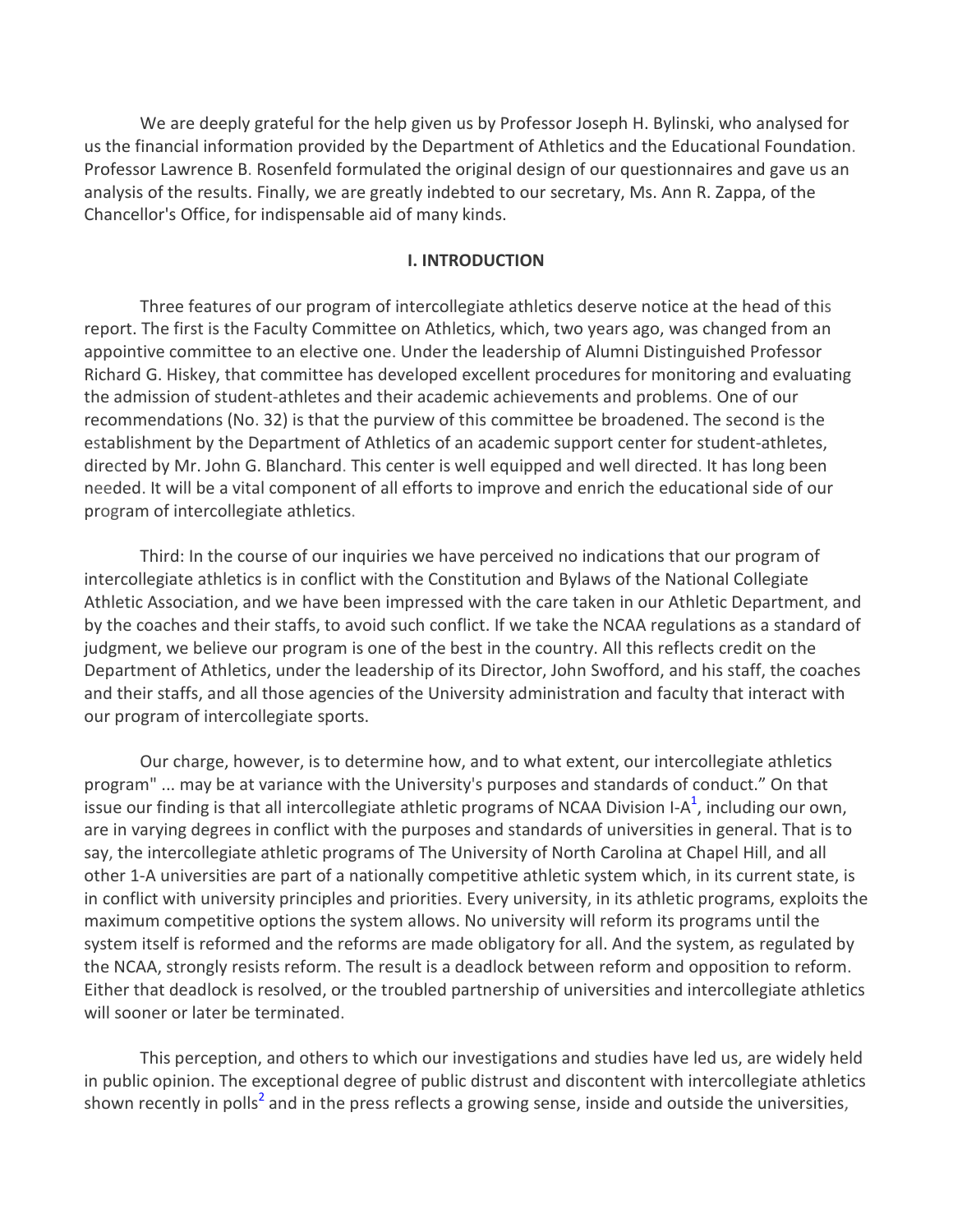that intercollegiate sports programs are out of proportion to their functional place in the academic world, that some student-athletes are not students and do not genuinely represent the student bodies of which they are nominally members, that the effort to enroll them and keep them eligible results frequently in a corruption of the academic process, and that the ideal of amateur collegiate sportsmanship engraved in the NCAA constitution<sup>[3](#page-13-0)</sup> has been overwhelmed by an abundance of money and an intensity of competition and publicity that drive intercollegiate sports toward professionalism.

Some of this public discontent is caused by publicized violations of NCAA standards in which boosters provide money, cars, and rent-free apartments to athletes<sup>4</sup>, universities enroll heavily recruited athletes who have neither the ability nor the inclination to study, and administrative officers and faculty members favor athletes with exceptions that are not available to other students, so that the athletes can maintain their academic eligibility to compete. Out the NCAA standards themselves are inconsistent with academic values. The playing and practice seasons and game schedules allowed in the NCAA bylaws are excessive. Hours of practice, which the NCAA does not try to limit, have risen in some universities and in some sports to levels that deny student-athletes the time and energy they need to earn their degrees. In their present form, in fact, the NCAA bylaws offer student- athletes no protection against demands of practice, travel, and play that impede their efforts to succeed as students and prepare themselves for careers other than those of professional sports.

We think it obligatory to say in this report that intercollegiate athletics --for all the drama, enjoyment, and sociability it provides--is a university function of secondary importance. The primary functions are teaching and learning, research, and public service. But intercollegiate sports, except for those who participate in it, is primarily entertainment. Aside from the two hundred to four hundred student-athletes each Division I university recruits, students learn nothing from intercollegiate athletics that they could not learn from watching professional sports on television or attending analytical courses on sports. The NCAA itself declares that student-athletes are students first and athletes second <sup>[5](#page-13-2)</sup>. It classifies intercollegiate athletics as an avocation or a recreational pursuit.<sup>6</sup> Although it insists that athletic programs must be  $\cdot$ maintained as a vital component of the educational program ...  $\cdot$ <sup>7</sup> we have discovered no meaningful sense in which that is accomplished except by subsidizing the education of the student-athletes themselves, which, in many athletic programs, is overwhelmed by requirements of practice and play that obstruct the education of student-athletes and prevent some of them from earning their degrees.

<span id="page-2-0"></span>The scale on which Division 1-A athletic programs operate obliges them to solicit donations on a large scale, year after year, to pay operating costs, build and amortize facilities, and constitute endowments for sports programs. It drives universities that cannot fund these efforts into debt. It compels all Division 1-A revenue sports programs to pursue opportunities to play in bowl games and post-season tournaments in order to secure big television fees. The size and extent of athletic facilities on the campus and the excessive exposure intercollegiate sport receives in the media nourish a public misunderstanding of the purposes and priorities of higher education. That misunderstanding takes root in the minds of many students and remains rooted when they become alumni. Here and there, the system of competitive intercollegiate sports has generated coalitions of coaches, administrators, faculty members, trustees, and boosters who intimidate or manipulate administrators and faculty members, reward some student-athletes in ways the NCAA prohibits, and maintain by illicit methods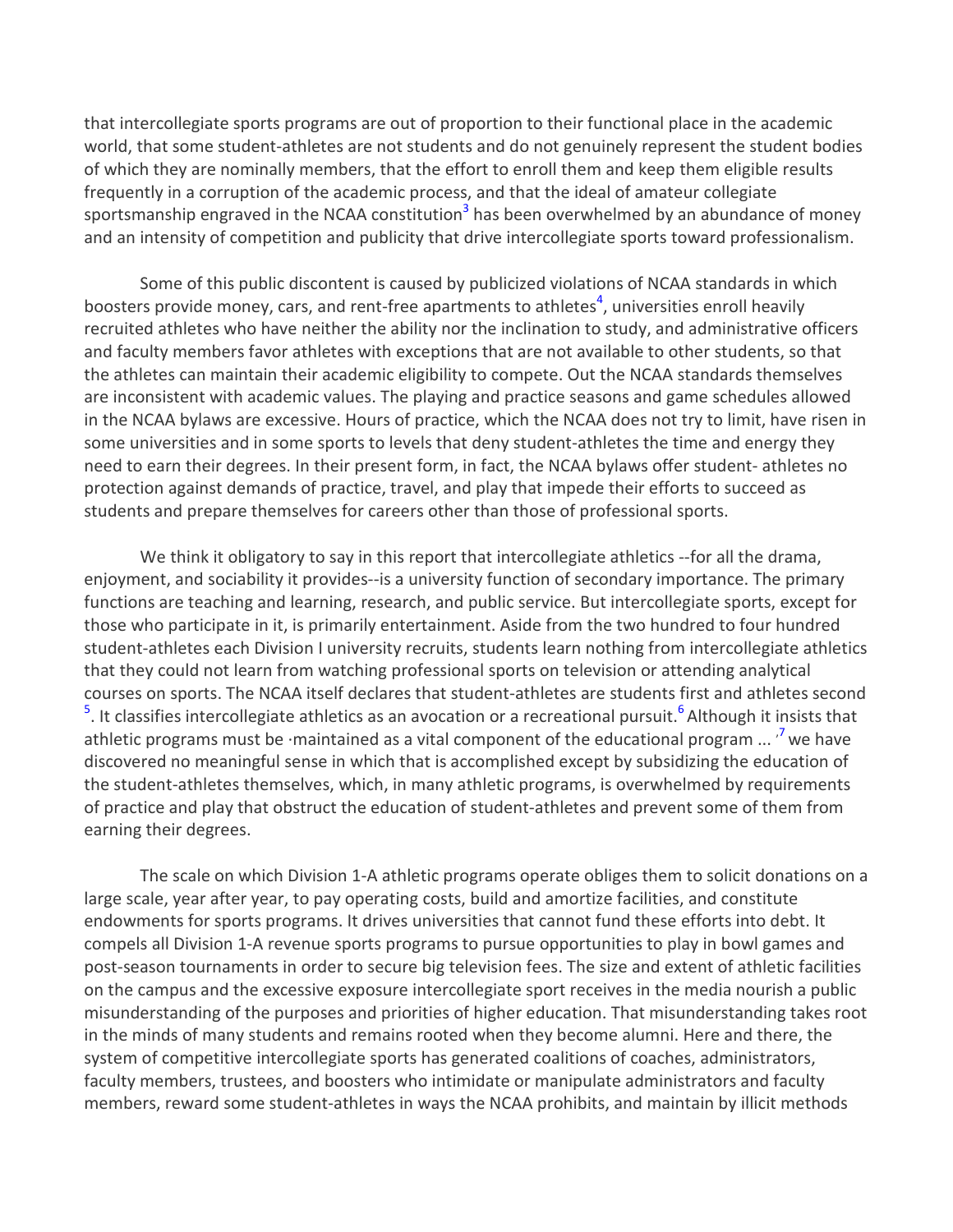the eligibility of student-athletes who would otherwise have become ineligible to play. Finally, while university administrations and athletic staffs are mortal, the competitive pressures under which they work are eternal. Accordingly, a program that has for years been responsible and constructive may become corrupt, as responsible administrators and coaches are succeeded by others more responsive to the mandate to win at all costs.

Efforts to correct the anomalies presented by intercollegiate sports have been resisted in the universities and in the NCAA. One theme in the history of American intercollegiate sports is that of a continuous struggle between the partisans of wide competitive freedom and those of restraint and reform. This has never been a struggle purely of athletes against academics. In all the major groups involved--university administrators, faculty members, students, alumni, directors of athletics, conference officials, coaches, players, former players, and journalists --there are, and have been, both libertarians and reformers. Some of the reformers are coaches: although the amplitude of achievement and reward in their profession is on the line, most of them care about their players and the players' future, and some coaches are outspoken critics of the inability of the NCAA to sustain its principles and enforce its regulations.<sup>8</sup> Correspondingly, while some university administrators and faculty members are partisans of reform, others are libertarians. Most, however, are simply indifferent to the effect of unbridled athletic competition on their institutions.

These divisions are apparent in the proceedings of the NCAA. In the Annual Convention of that organization, each of the 791 participating colleges and universities and each of the 79 member conferences casts one vote. A representative who casts the vote of a college or university is appointed by his or her institution to do so and presumably votes according to instructions of his or her administration. But the fact that the efforts of reformers on significant issues have been so often blocked indicates that many presidents and chancellors are either disinterested in or misinformed on the issues, or hostile to regulation and restraint. Why is this so?

The American system of competitive intercollegiate sports is driven by motivations that are deeply rooted in the society and the culture and very difficult for universities to resist. There is the academic tribalism by which fans and boosters choose an institution and support its teams with fervor, money, and loyalty to the death. There are the compulsions of competition, under which winning is not everything it's the only thing, and nice guys finish last.<sup>9</sup> There is the unremitting pressure to win that bears constantly on coaches, athletic directors, presidents, and chancellors. (In the eyes of the press and the fans, every loss is a humiliation, and must be accepted as such.) There is the irresistible dogma, which was foreshadowed as early as the 1880s,  $^{10}$  $^{10}$  $^{10}$  that the status and growth of academic institutions are somehow linked to the performance of their athletic teams in the revenue sports (football and men's basketball), the conference championships they win, and their prominence in postseason play. Most university administrative officers and faculty members seem to have assumed that winning teams in the revenue sports are essential to alumni loyalty and the success of funding drives. Some of them have been intimidated by coalitions of boosters represented in boards of trustees, and, in fact, some presidents have had to resign for trying to reform their academic programs against the will of such coalitions.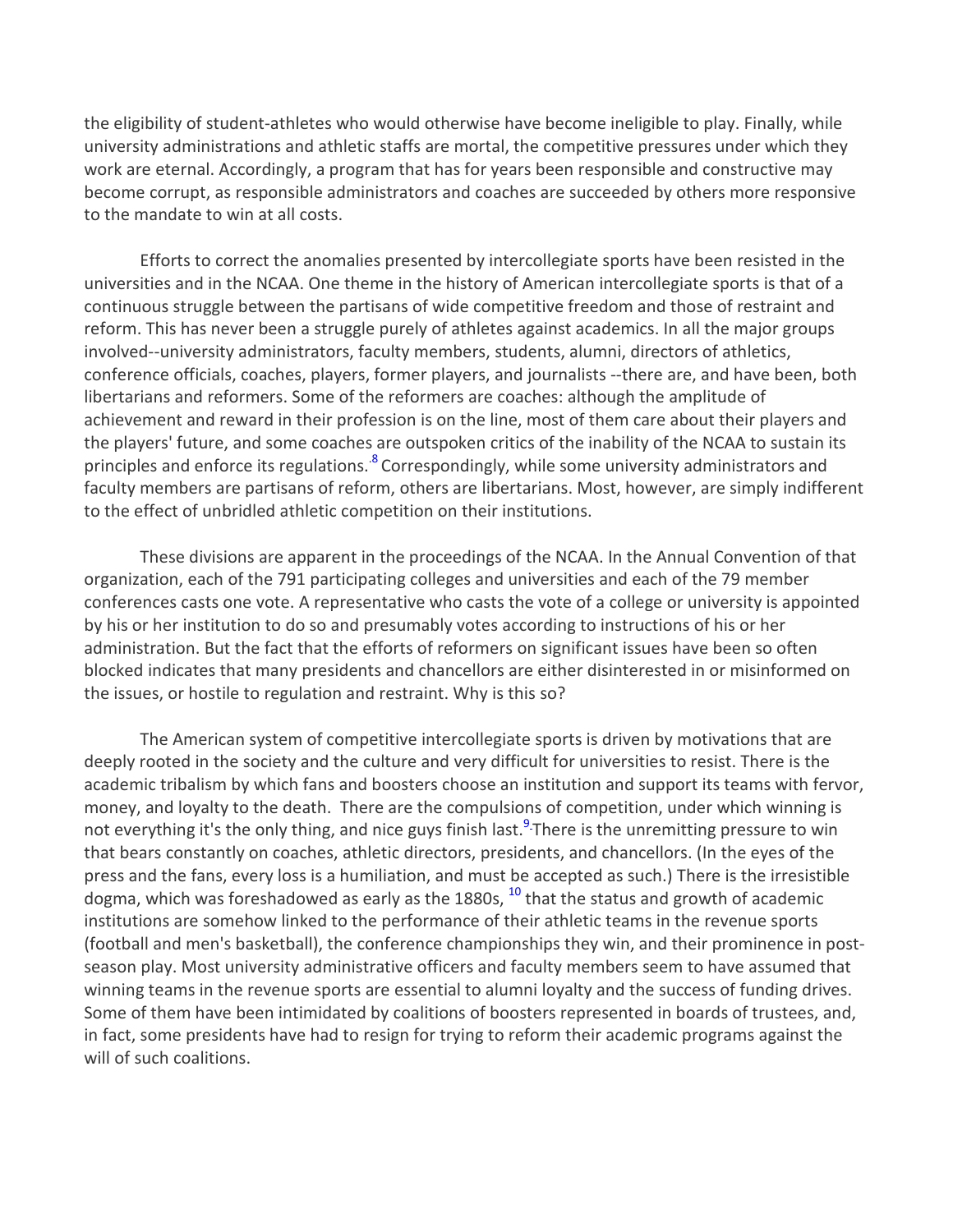Faculties, also, have not given the reform of intercollegiate athletics the active support it requires. The reason is that faculty efforts to investigate and reform athletic programs have until recently received little support from the administrations or even from the faculties themselves, and further efforts have seemed like a poor investment of time. Most faculty members, we surmise, have reasonably concluded that sports programs carried to excess are necessary evils that should be left in the discreet care of the administrators, who are paid well enough to assume responsibility for them. These and other reasons account for the success with which reform has been opposed in the NCAA and in the institutions themselves.

One of the major obstacles to reform is the disadvantage any university faces when it tries unilaterally to reform its own athletic programs. Being under formidable pressure to have its teams compete at the limit of opportunity the intercollegiate system allows, it cannot sustain for long, against that pressure, reforms that reduce the competitive strength of its teams, as most desirable reforms would do. To cut schedules and practice time at any university, for example, would give its student athletes more time for study. But it would also leave them at a disadvantage against teams and squads that had acquired the greater experience of longer schedules and the benefits of more extensive and intensive practice and conditioning. Athletes who compete consistently under handicaps not of their own making and endure losing seasons year after year are likely to become chronically discouraged and bitter, losing their morale and their regard for their institutions. Under those circumstances, it becomes difficult or impossible for coaches to recruit the talent needed to achieve any success at all. The trouble with unilateral reform, therefore, is that it violates what the NCAA calls the principle of equity in competition, $11$  by denying athletes under a unilaterally reformed program the so-called "level playing field."

There are, of course, alternatives to unilateral reform, and we have considered them at some length. One is to persuade the Atlantic Coast Conference to accept the reforms this University considers necessary and to schedule non-conference games only against other schools subject to the same reforms and restraints. Given the aspirations of some ACC members for national primacy in the revenue sports, that hope may be utopian. Other options would be to organize and affiliate with a new conference composed of schools that would adopt the reforms we propose for ourselves, or to drop to a less demanding level of competition in the NCAA classifications, such as Division 1-AA (which is that of the Ivy League) or Division II. One difficulty in that approach is that it would take several years to rearrange the scheduled games for which we have already contracted. Another is that it would be hard to detach the schools with which we like to be affiliated from their current schedules and conference memberships. Finally, it would distress our alumni and other fans to deprive them of their annual reckonings with the hereditary enemies in the ACC.

A final option, which has not received the public discussion and institutional consideration it deserves, is for this university and others to withdraw completely from intercollegiate athletic competition. This is the simplest and most decisive solution to the problems of intercollegiate athletics, the one most likely, if instituted, to settle those problems once and for all. It is also the solution that is most likely, wherever proposed, to shake the foundations of the Republic. Recommendations to abolish Congress, or rescind the Louisiana Purchase, would be less controversial than the proposal that any major university renounce intercollegiate athletics. Nevertheless, we regard withdrawal from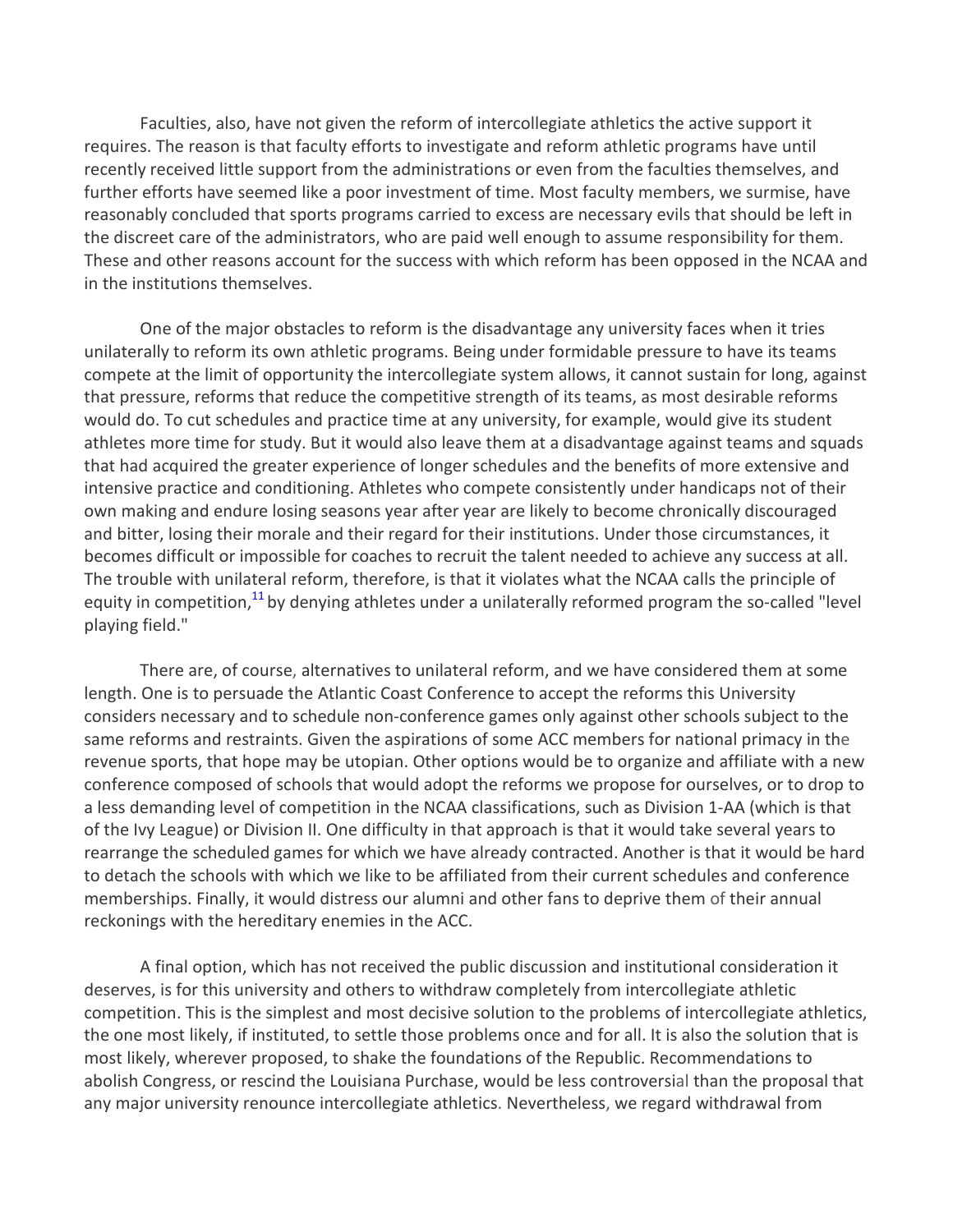intercollegiate athletics as a serious alternative to the present state of things, which is intolerable, and we think that unless major national reforms arc enacted and enforced the withdrawal of colleges and universities from intercollegiate competition, singly or in groups, is a valid and realistic option.

In consideration of the foregoing, your committee has chosen as a basis for its recommendations the following strategy of reform: (1) that the University should immediately and unilaterally implement all those reforms it approves that do not place its athletes at a competitive disadvantage; (2) that for a period of five years thereafter the University should join the leadership of current reform efforts in the NCAA and vigorously press for the adoption, by the NCAA or any agency that may displace it, of the remaining reforms that this University has approved; (3) that at the expiry of five years the University should consider, in the light of conditions then prevailing, implementing those remaining reforms that this University has approved that have not been accepted by the NCAA, however they may affect the competitiveness of our athletes and their teams.

Although we have no illusions about the prospects of achieving decisive reforms in an organization so divided as the NCAA, we are encouraged by the appearance, in 1984, of a serious reform effort that has recently begun to accelerate. That effort began with the adoption by the NCAA of Proposition 48, which requires, as a minimum for awarding an athletic grant-in-aid to an incoming freshman, that he or she have graduated from a secondary school with at least a 2.0 average in a stipulated 13-course core curriculum. But no recipient of such an award may play or practice in a varsity sport during his freshman year unless he has scored 700 (out of a possible 1600) on the Scholastic Aptitude Test or 15 (out of a possible 36) on the American College Test. Although these requirements are modest, they exclude the possibility that any NCAA institution will again, to its embarrassment, be found to have admitted an illiterate on a grant-in-aid and retained him during his four years of eligibility, as has occasionally happened.<sup>12</sup>

Proposition 48 was initiated and promoted by a group of college presidents. In the course of the struggle over Proposition 48, the NCAA created a Presidents Commission, to be elected by the chief executive officers of all member institutions, which has the right to review activities of the Association, put matters of concern on the agenda of the Annual Convention, order the agenda, and call special meetings of the Association.<sup>13</sup> That Commission continues to be active. Recently it has proposed that the NCAA reduce the length of the basketball season of Division I, by a month, reduce spring football practice, and require publication of the graduation rates of student athletes. These matters will be referred to the Annual Convention in January, 1990.

To this evidence of progress must now be added the recent formation of a blue-ribbon national commission to serve for two years under the chairmanship of Rev. Theodore Hesburgh, former president of Notre Dame University, to define and study the problems of intercollegiate sports and make major recommendations to remedy them. The vice chairman and one of the organizers of his commission is President Emeritus William C. Friday of the University of North Carolina. Richard Schultz, Executive Director of the NCAA, will also be a member. The Knight Foundation of Akron, Ohio, has provided two million dollars to support the committee and its work.<sup>14</sup>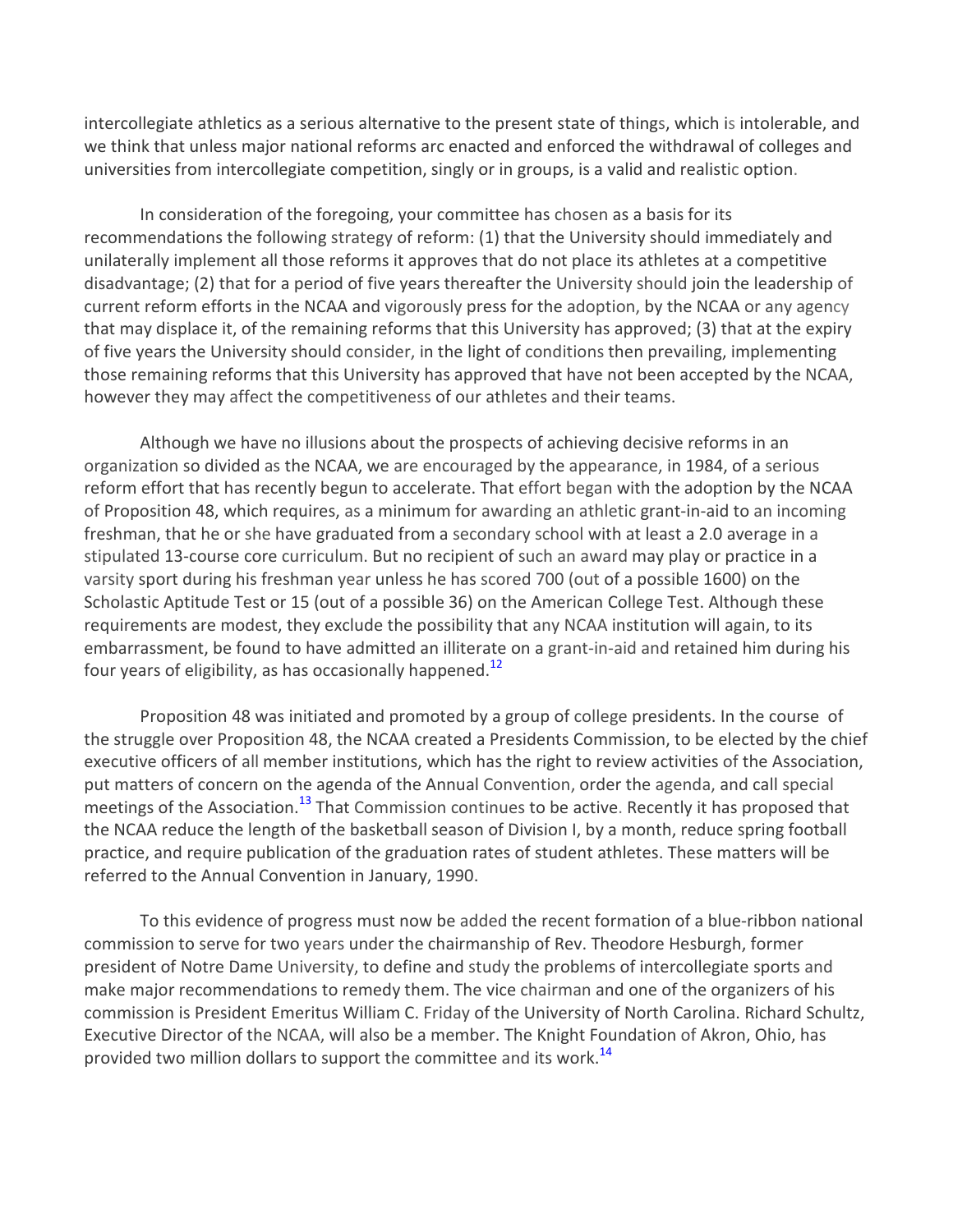Finally, we observe that the NCAA in January of this year added to its constitution (Art. 2, Principles for Conduct of Intercollegiate Athletics) some progressive commitments that had not appeared there before.<sup>15</sup> It remains to be seen, of course, when and how they will be embodied into specific, enforceable bylaws. Among them are the following:

2.2 The Principle of Student-Athlete Welfare. Intercollegiate athletics programs shall be conducted in a manner designed to protect and enhance the physical and educational welfare of student-athletes.

2.8 The Principle Governing Recruiting. The recruiting process involves a balancing of the interests of prospective student-athletes, their educational institutions and the Association's member institutions. Recruiting regulations shall be designed to promote equity among member institutions in their recruiting of prospects and to shield them from undue pressures that may interfere with the scholastic or athletics interests of the prospects of their educational institutions.

2.9 The Principle Governing Eligibility. Eligibility requirement shall be designed to assure proper emphasis on educational objectives, to promote competitive equity among institutions and to prevent exploitation of student-athletes.

2.11 The Principle Governing Playing and Practice Seasons. The time required of studentathletes for participation in intercollegiate athletics shall be regulated to minimize interference with their opportunities for acquiring a quality education in a manner consistent with that afforded the general student body.

These are promising signs. But your committee believes that these and other efforts to solve the problems presented by the conflicts between intercollegiate athletics and American higher education will be strongly opposed by large and powerful groups motivated by strong currents in the culture. We seriously advise the Faculty Council and the General Faculty to give organized and concerted support to all movements likely to result in the adoption by the NCAA of the general reforms the Council may choose to recommend to the Chancellor. Unless the Council is prepared to recommend the road of immediate unilateral reform, it should persuade the Faculty to encourage other faculties across the country, and organizations like the American Association of University Professors, to support national reforms, whether the Presidents' Commission of the NCAA and the new national commission recommend them or not.<sup>16</sup>

To conclude: The character and scale intercollegiate sports has assumed, and the resources it has acquired, in the last twenty years make it necessary for all faculties to assure that their athletic programs are subordinated to the educational purposes and values of their institutions and that the educational integrity of their institutions is maintained. We hope the Faculty and Administration will see fit to enact the reforms recommended in this report and approve other measures as the need for them becomes apparent. It is our conviction, in any case, that a massive national movement for the reform of athletics in all American universities is now required. And the proper place of this University in that movement is in the vanguard, where its leadership will be useful.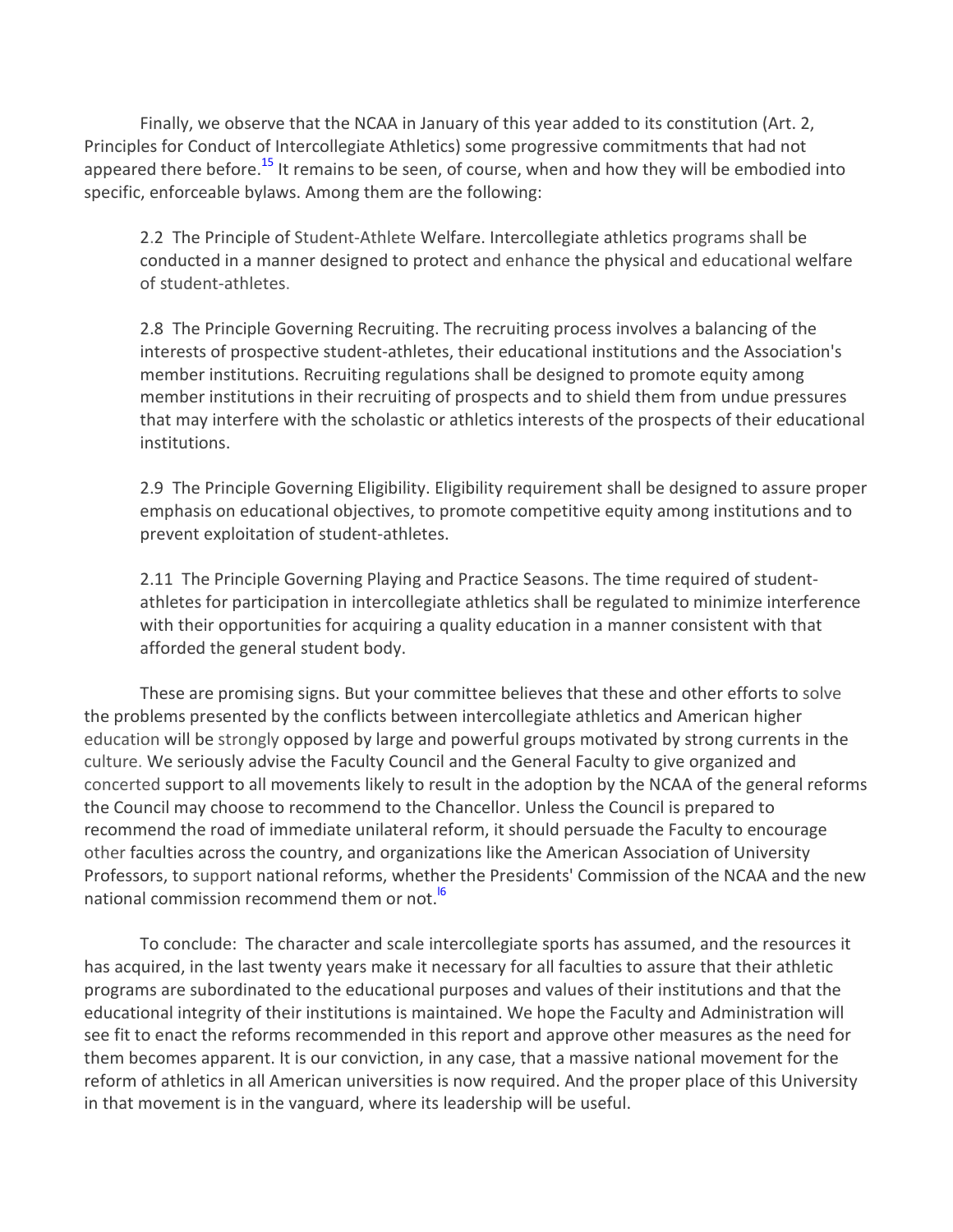In this report we recommend many additional improvements in the regime of intercollegiate athletics at Chapel Hill. Some of them are specific to this University and, if approved, can be enacted immediately. Others will benefit from adoption on the national level, during the next five years. All are listed and discussed in the pages that follow. It is now the task of the Faculty Council to evaluate them and, on the basis of its deliberations, to make its own recommendations to the Chancellor.

•••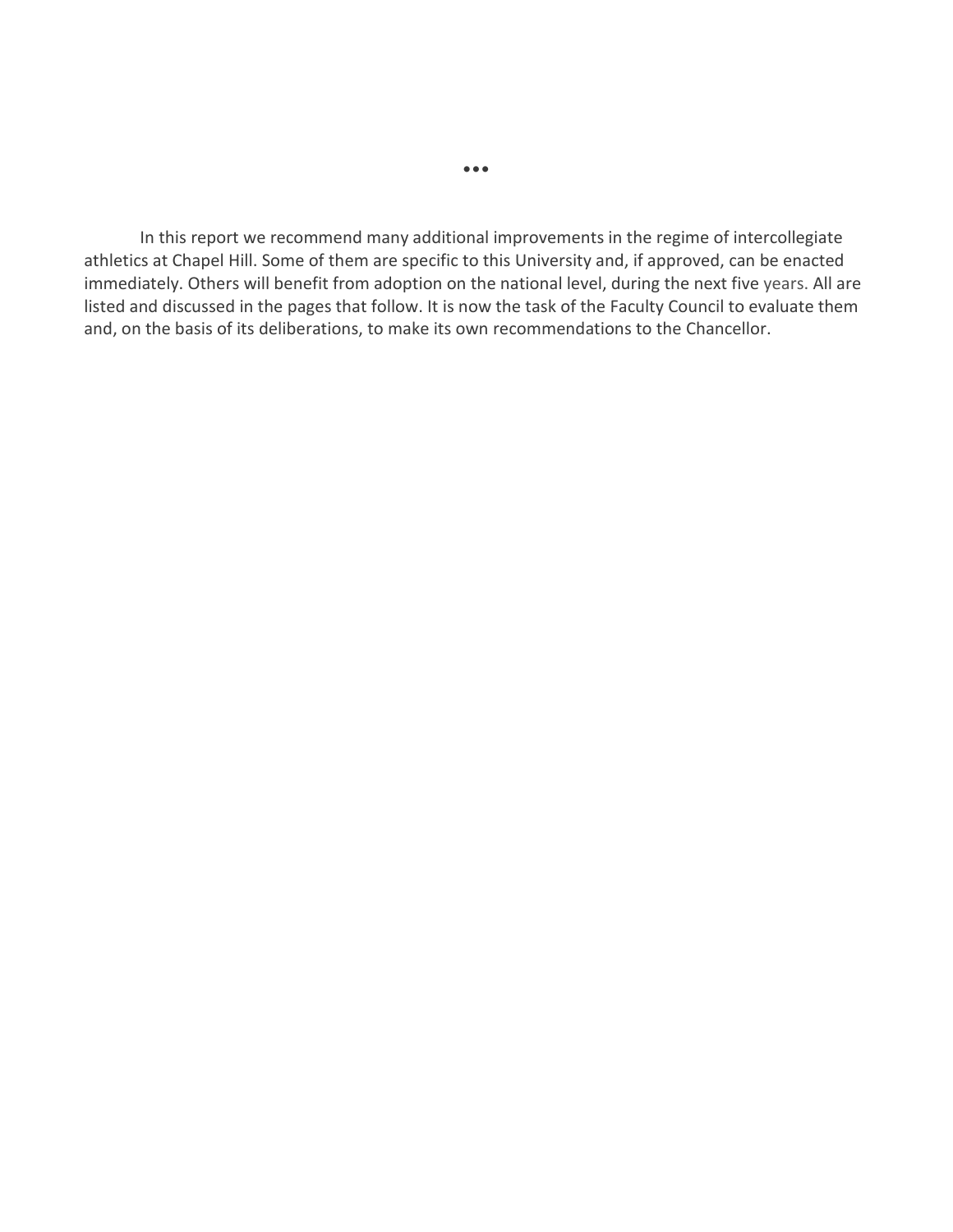## **II. RECOMMENDATIONS**

## **A. RECOMMENDATIONS FOR NATIONAL AND LOCAL REFORM**

The first nine recommendations are for national reforms in intercollegiate athletics. For five years the University should support them aggressively and do its best to obtain their adoption by the NCAA, the ACC, and other conferences and governing bodies. The University should then resolve to adopt them unilaterally.

- 1. The season of play in each sport should not exceed the number of weeks in a standard academic semester. It may, if desirable, be divided between the two academic semesters in an academic year.
- 2. In any sport, the number of competitive events additional to those required by the Conference shall be considerably reduced.
- 3. During the playing season, the time a student-athlete allots to practice, suiting up, taping up, required team conditioning, chalk talks, travel, orientation, games, films and post-game analysis, and all other obligatory team activities should not exceed 360 hours for the season. These hours need not be distributed evenly among the fifteen weeks, but in no case should they exceed thirty per week. Each coach, or some member of his or her staff, must keep a seasonal log of the time required for athletes participating in the sport he or she coaches and at the end of each week in the semester should submit a cumulative copy of the log to the Director of Athletics.<sup>17</sup>
- 4. The fifteen off-season weeks in the academic year are reserved chiefly for academic growth and progress. Physical conditioning, light workouts, and unsupervised play should be allowed, but such activity required of student-athletes should not exceed fourteen hours per week. Spring practice in football should be entirely eliminated.
- 5. The freshman year of every student-athlete should be used primarily forcoming to terms with the demands a university makes upon its students, mastering fundamental concepts, improving oral and written expression, and establishing habits of study and self-discipline that will enable him or her to profit from the educational opportunities open here to undergraduates. Accordingly, freshmen should be ineligible for varsity play. But since no young athlete can neglect the development of his or her stamina and skills for a year, we recommend that freshman student-athletes be allowed two hours per day of physical conditioning and practice in the sport, with or apart from the varsity, on days of classes, plus four hours of optional conditioning on weekends. They should also be permitted to sit on or near the bench at varsity games. But no freshman student-athlete should suit up for a varsity game or travel with the varsity to away games.
- 6. The maximum number of years of varsity eligibility should be three. All "red-shirting" should be abolished except in the case of a student-athlete who stands to lose a season of play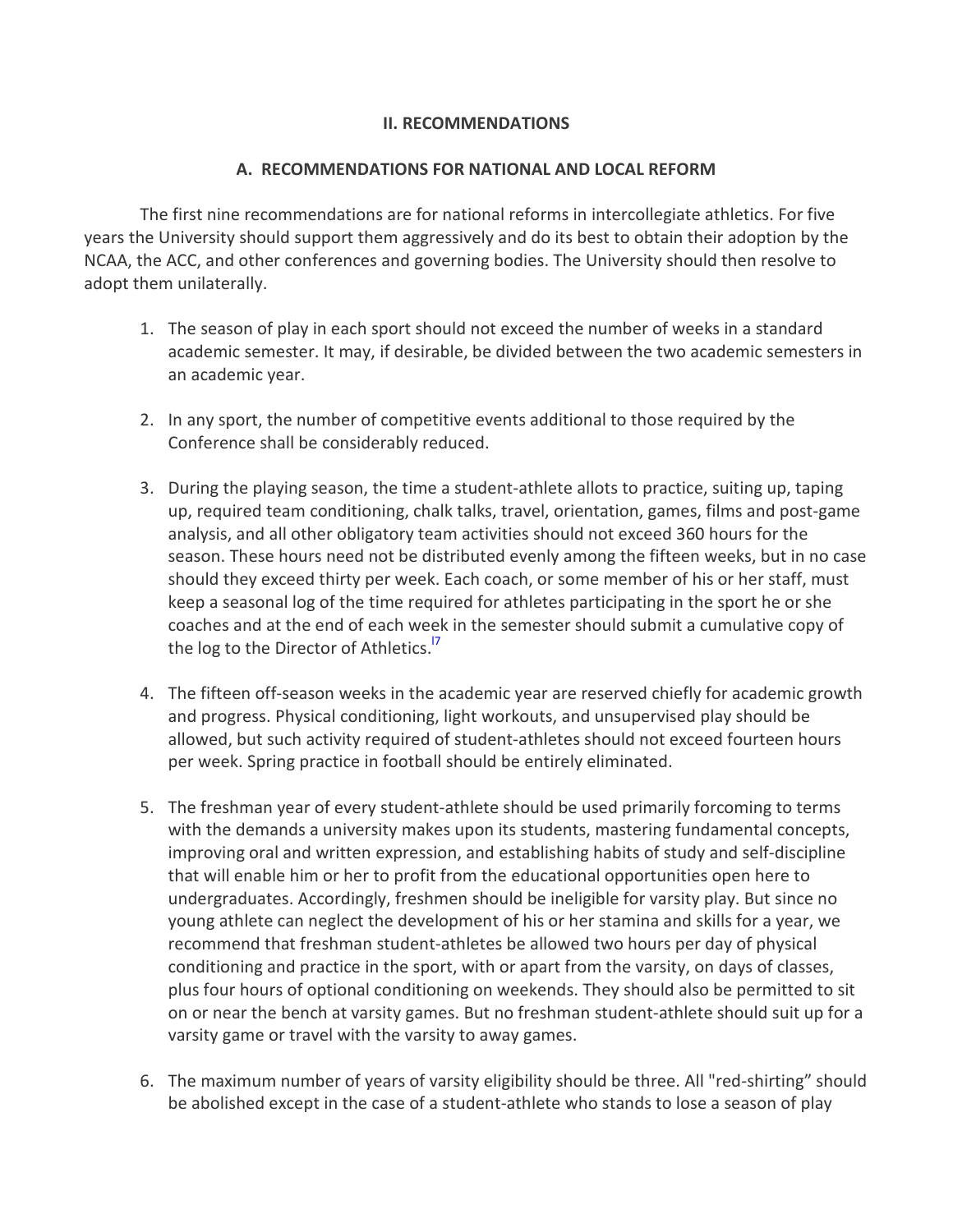because of physical injury certified by a physician, or temporary withdrawal from the university by reason of verified family problems, or some other difficulty recognized as valid by the NCAA and by the Faculty Committee on Athletics.

- 7. The contract of every coach should include, as a primary obligation, responsibility for the regular academic progress of the student-athletes under his or her supervision. Every NCAA member academic institution should be required to report to the NCAA its graduation rates for each annual cohort of athletes, along with rates of dismissal, probation, advancement, and academic honors, of whatever kind. They should be shown to all potential recruits
- 8. In the national discussion of Proposal 42 it has been alleged that universities have an obligation to admit outstanding athletes who are academically underqualified. The reason given is that there is no other way in which those athletes can obtain the exposure they need in order to be drafted by a professional team or selected for competition in the Olympic Games. But no university is under any such obligation. The NCAA should make this clear.
- 9. Because many problems of intercollegiate athletic programs arise from the admission to universities of athletes who are unprepared, or unable, or disinclined to succeed in university studies, we recommend that an NCAA member institution not admit any athlete whose qualifications, measured against the admissions criteria of the institution concerned, do not meet the admission standards that are generally applicable, including affirmative action, within the institution to which they apply.

# **B. RECOMMENDATIONS FOR LOCAL REFORM ONLY**

The following reforms apply only to this University. If approved, they may be implemented immediately at Chapel Hill.

- 10. Out-of-state student-athletes should be recruited and enrolled so as to raise the average SAT score of out-of-state student-athletes, at the end of five years, to equal the average SAT scores of other categories of out-of-state admittees, such as the children of out-of-state alumni; and in the out-of-state quota the University will reduce to a maximum of 50 per year the admissions of athletes who are non-competitive in that admission category.
- 11. The number of new grants-in-aid in each sport should be increased in proportion as the average graduation rate of student-athletes in that sport exceeds that of the student body, and decreased as the average graduation rate of student-athletes in that sport falls below that of the student body.
- 12. Every coach and his or her staff should ensure that all student-athletes understand the primacy of their educational objectives and are encouraged to have clear academic goals. They should follow course-tracks that will qualify them for the pursuit of those goals.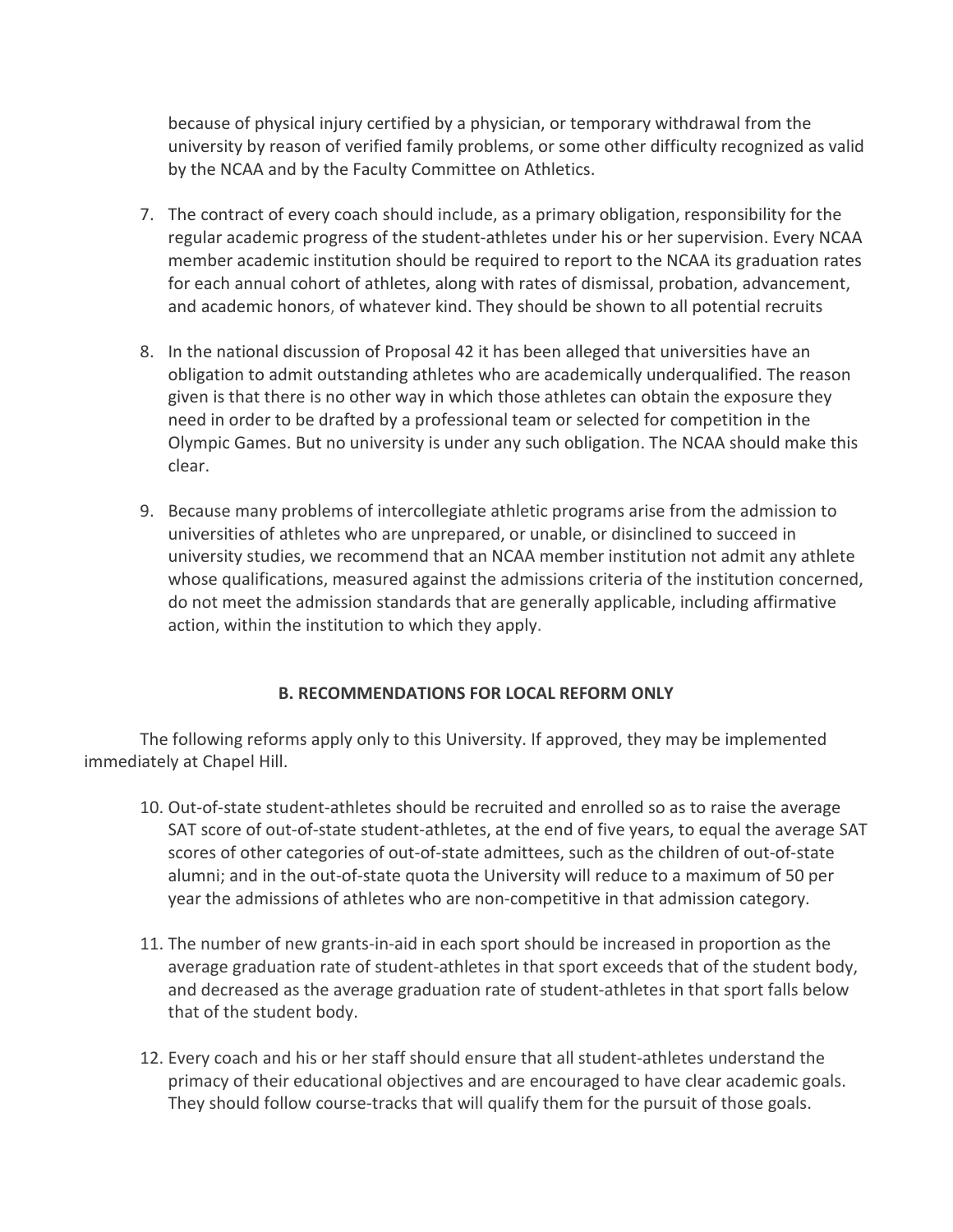- 13. The Faculty Committee on Athletics should arrange for exit questionnaires or personal interviews to include, among other things, the evaluation of coaches, whenever a studentathlete leaves an academic program, whether for graduation or for other reasons.
- 14. After a probationary period, a head coach shall have a fixed-term contract and appropriate benefits and shall be dismissed only for just cause. Dismissal shall be by the Chancellor, acting after consultation with his Advisory Committee. Coaches will be evaluated on all capacities having to do with their contributions to the athletic, academic, and personal growth of the student-athletes who come under their leadership. A coach should be evaluated on several criteria, and his or her won-loss record shall be only one of the considerations by which his or her status in the University is determined.
- 15. The University should make a special effort to involve student-athletes more fully in the life of the student body. University housing should continue to be planned so that studentathletes live among non-athletes. Training tables should be opened, for a fee, to all students.
- 16. The faculty should extend to student-athletes the same respect and consideration, no more and no less, that is accorded as a matter of right to students in general. The studentathletes we have interviewed unanimously wish to be considered on the same basis as all other students and not to be identified with athlete-stereotypes.
- 17. The University should propose to the Southern Association of Colleges and Schools that a review of the academic support and advising programs of departments of athletics be included in its recurrent institutional self-studies of member institutions. The review should cover the grades and graduation rates of student-athletes and their progress toward degrees.
- 18. The institutional representative who casts the University's vote in the NCAA and the ACC should report annually to the Chancellor and to the Faculty Council on how the University's vote has been cast on each issue brought before these bodies and why.
- 19. The University should encourage the ACC to recognize and honor annually the member athletic department that appears to have achieved the best balance between the athletic and; academic responsibilities of student-athletes. It should continue to publicize the outstanding academic achievements of the student-athletes of the member institutions.
- 20. The University should provide to all students who need it the same kind and level of academic support that is provided to student-athletes.
- 21. As far as possible, every student should have an opportunity to participate on a nonintercollegiate basis in the sport of his or her choice. The University should carefully preserve, maintain, and expand tennis and basketball courts and other athletic facilities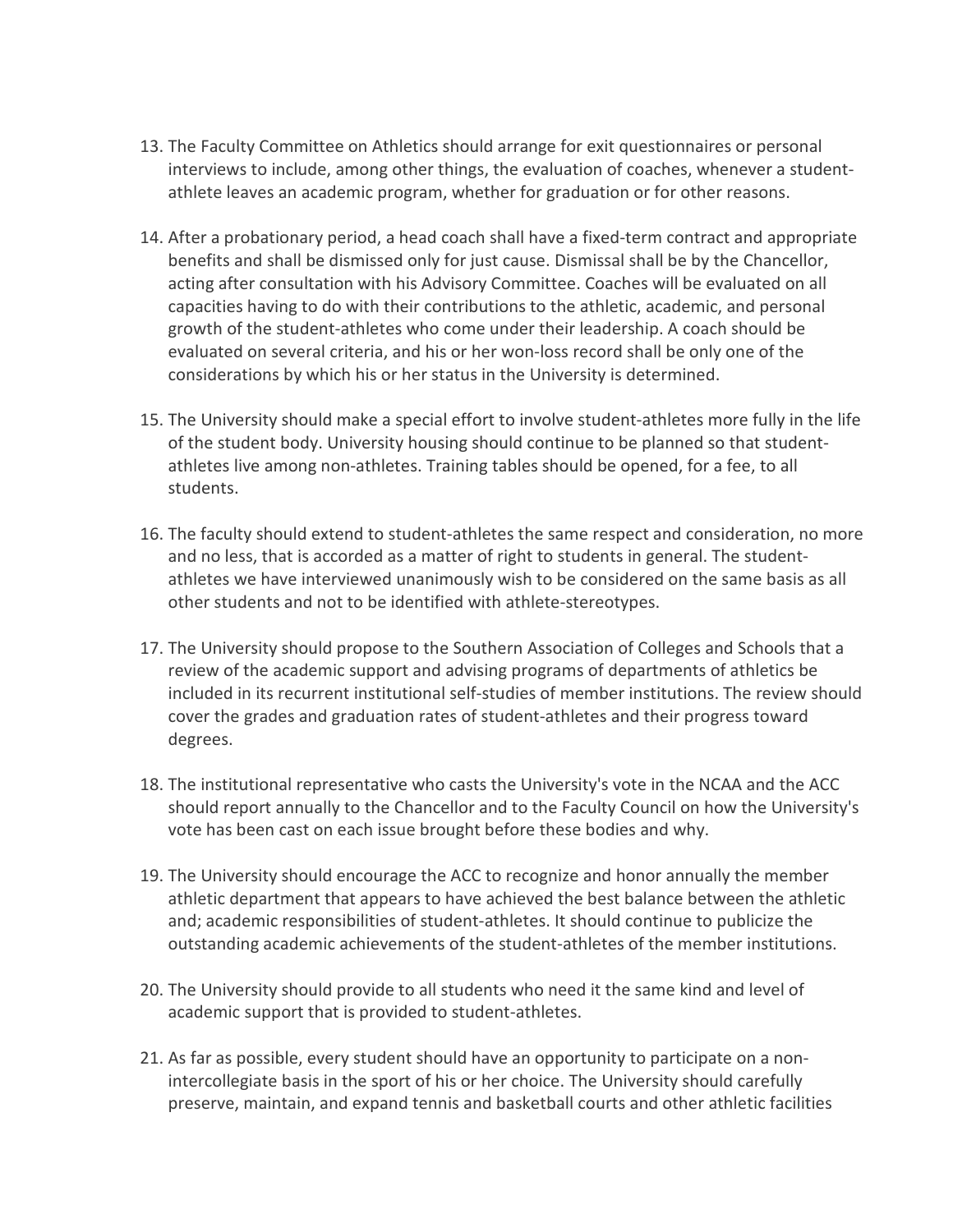near the dormitories for the use of students. The intramural sports program should be emphasized. These needs should be given a high priority in the allocation of space on the campus.

- 22. The University should enlarge and improve its athletic facilities for the University community. Greater access to the Koury natatorium should be permitted to members of the University community.
- 23. Both the Chancellor and the General Faculty should be represented on the Executive Committee of the Educational Foundation. The Faculty's representative on that Board should be a member of the Faculty Athletics Committee elected by his colleagues.
- 24. It is the sense of the faculty that simultaneous membership on the Executive Committee of the Educational Foundation and the Board of Trustees creates the potential for actual or apparent conflict of interest.
- 25. The Educational Foundation should present its annual budget to the Chancellor for his review and endorsement. The Chancellor should consider with his Advisory Committee any major new fund commitments contemplated by the Educational Foundation. The Educational Foundation should consider using to a greater extent its accumulated capital surplus and any annual surplus of income over expenditure to support i) athletic activities for the general student body, ii) academic support programs for students from the general student body, and iii) expanded scholarship funds to be awarded on the basis of need and merit.
- 26. The Educational Foundation should establish relations and operations with the Development Office in the same modes as now apply to all other major fund-raising foundations in the University.
- 27. Financial statements and budgets of the Educational Foundation should be open to the public.
- 28. The practice of re-selling seats in the Student Activities Center in perpetuity should cease and all possible steps should be taken to reassign to students such seats as lapse.
- 29. The mix of programmed events in the Smith Center, other than athletics, should correspond to the educational, intellectual, and cultural interests of the various constituencies composing the university as envisioned in Chancellor Christopher Fordham's memorandum to the Director of Athletics dated October 14, 1987.
- 30. Whenever major sports or entertainment events take place on the campus, whether at the Student Activities Center or Kenan Stadium, an adequate number of parking places should be set aside for use of faculty and staff who have to work during the events.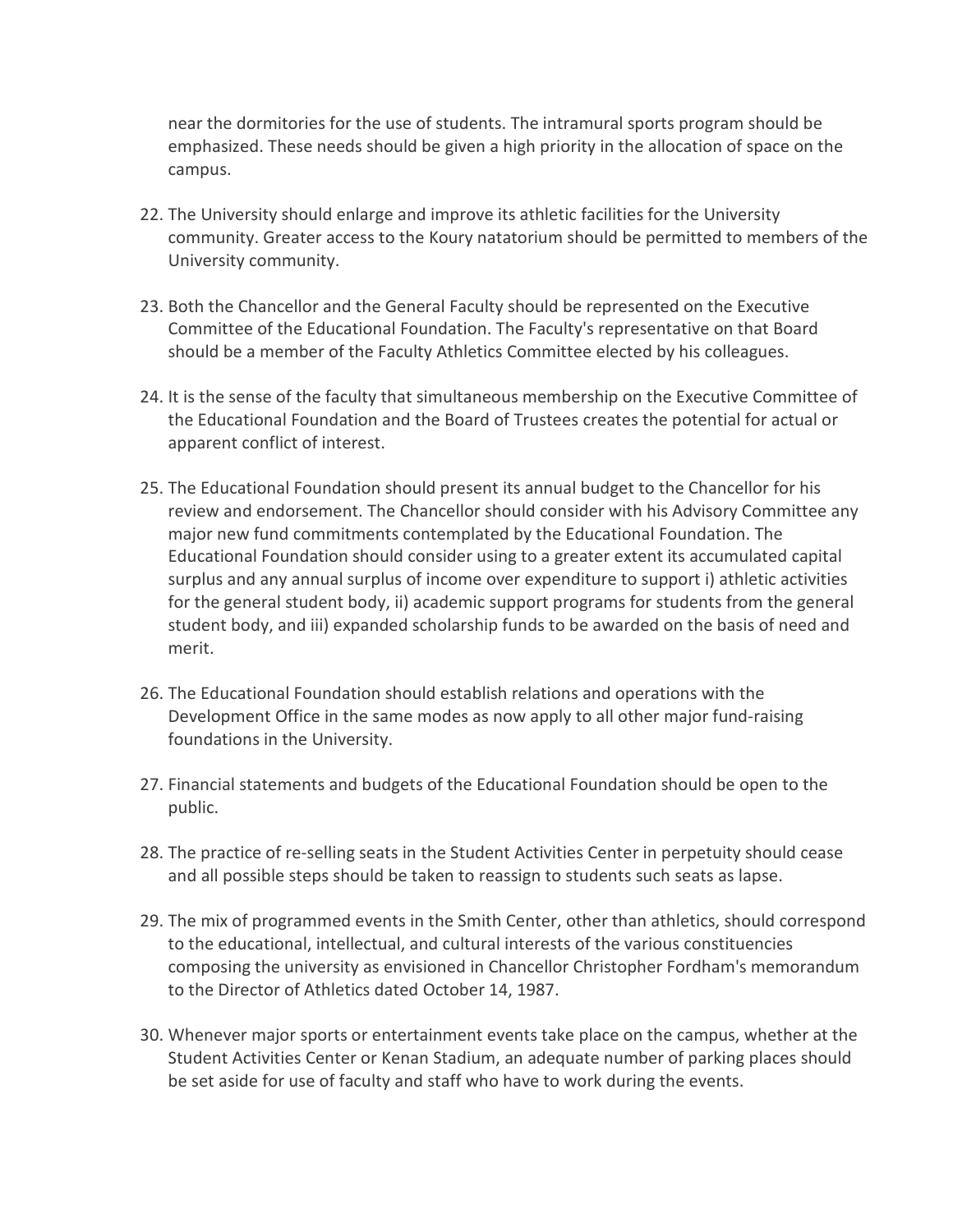- 31. The present elected Faculty Committee on Athletics should advise both the Director of Athletics and his Department, and the Chancellor, meeting frequently with those officials.
- 32. The charge of the Faculty Committee on Athletics should include oversight of matters covered in Recommendations 1-6, 10-13, and 15-16, or such of them as may be adopted.

Respectfully submitted, The Ad Hoc Committee on Athletics and the University

[composed of former Chairmen of the faculty of the Chancellor's Advisory Committee]

> Doris W. Betts, Chair George V. Taylor E. Maynard Adams Beverly W. Long C. Townsend Ludington, Jr. Daniel A. Okun George A. Kennedy Daniel H. Pollitt Tom K. Scott Henry A. Landsberger

#### NOTES

<span id="page-12-0"></span><sup>1</sup>In January, 1988, 105 of the 791 universities, colleges, and schools that held membership in the NCAA were in Division IA, which is the domain, par excellence, of big-time university sports. Nine conferences were members of that division. The other divisions and their memberships were I-AA (87 institutions and 8 conferences), I-AAA (100 institutions and 20 conferences), II (179 institutions and 15 conferences), and III (320 institutions and 27 conferences). For these totals we are indebted to Mr. Ted C. Tow, Associate Executive Director of the NCAA.

<span id="page-12-1"></span><sup>2</sup> For example, a public opinion poll of March, 1989, shows strong disapproval, even among fans and blacks, of overemphasis on sports in higher education, the payment of money (as distinct from tuition, fees, room, board, or required course-related books) to athletes, and low standards of admission and eligibility for athletes. Respondents also believe it is common for professors to give student-athletes higher grades than they deserve and for the universities and boosters to make under-the-table payments to athletes. As reported in The Raleigh News and Observer, April 8, 1989, p. 5B. In a recent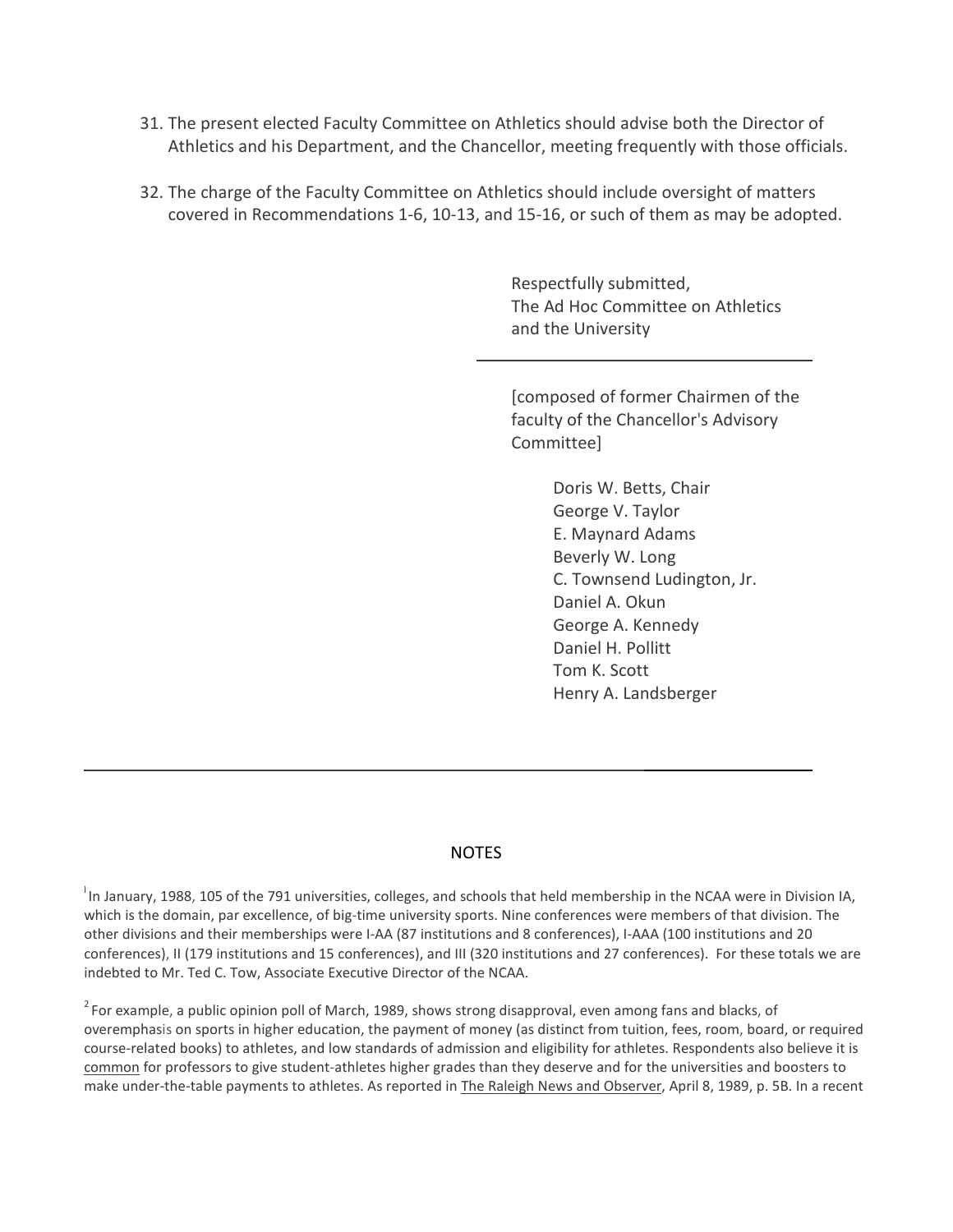Harris poll, about 75 per cent of the persons polled believe that intercollegiate athletics is "out of control." Cited by President Emeritus William C. Friday of The University of North Carolina in ibid., August 4, 1989, pp. 1C and 2C.

<span id="page-13-0"></span> $3$  1989-90 NCAA Manual: Constitution, Operating Bvlaws, Administrative Bylaws, Administrative Organization (Mission, Kansas, National Collegiate Athletic Association, March, 1989), Constitution, Art. 2.6, "The Principle of Amateurism": "Student-athletes shall be amateurs in an intercollegiate sport and their participation should be motivated primarily by education and by the physical, mental and social benefits to be derived. Student participation in intercollegiate athletics is an avocation, and student-athletes should be protected from exploitation by professional and commercial enterprises." Ibid., Art. 2.10, 'The Principle Governing Financial Aid": "A student-athlete may receive athletically related financial aid administered by the institution without violating the principle of amateurism, provided the amount does not exceed the cost of education authorized by the Association." Also Operating Bylaws, Art. 12.

<span id="page-13-1"></span><sup>4</sup> In a recent survey of current and former National Football League players, nearly a third of the respondents reported having accepted, while undergraduates at various colleges and universities, payments that were in violation of NCAA regulations. Fifty-three per cent of the respondents "…said they saw nothing wrong with breaking NCAA rules to get extra cash." Most of the payments were made covertly by alumni and other fans -- slid under the doors of dormitory rooms, or passed from hand to hand in a post-game handshake. Others came from the sale of complimentary game tickets, for as much as \$1,000 each. Out of 3,500 players contacted in this poll, 1,182 responded. The percentages of those reporting having accepted money illegally ranged from 19 per cent in the Atlantic Coast Conference, to 67 per cent in the Southeast Conference, with the Big Ten and Pacific Ten falling in between, at 36 per cent and 39 per cent respectively. The Raleigh News and Observer, November 17, 1989, pp. 1B and 2B; ibid., November 18, 1989, pp. 1B and 6B.

<span id="page-13-2"></span><sup>5</sup> 1989-90 NCAA Manual, Constitution, Art. 2.6. quoted supra, note 3. Also Art. 2.4, 'The Principle of Sound Academic Standards": 'The admission, academic standing and academic progress of student-athletes shall be consistent with the policies and standards adopted by the institution for the student body in general." But regardless of such statements of principle, it is in the academic world at large the academic standing of an athlete that alone determines whether he is a member of the student body.

<span id="page-13-3"></span> $^{\circ}$  Ibid., Constitution. Art. 2.6 (encore), quoted in note 3, and Art. 1.2 ("Purposes"), (a) [The purposes of this Association are] "(a) To initiate, stimulate and improve intercollegiate athletics programs for student-athletes and to promote and develop educational leadership, physical fitness, athletics excellence and athletics participation as a recreational pursuit."

 $<sup>7</sup>$ Ibid., Constitution, Art. 2.4. Also Art. 1.3.1: "Basic Purpose."</sup>

<span id="page-13-4"></span> $8$  Quotations from the remarks of Division I-A football coaches written in a poll conducted by the sports journalists of the Rocky Mountain News (Sunday, August 21, 1988), pp. 1-S, 12-S, and 13-S. Some of the coaches, in their remarks, reflected a strong sense of responsibility toward their athletes and respect for the academic standing of their institutions. One of them wrote, "The win-at-all-costs attitude forces coaches to take short cuts to succeed." There is, among the respondents, a belief that the NCAA, by strengthening its investigation and enforcement capacities and imposing the so-called "death penalty" on Southern Methodist University, has probably reduced the amount of competitive cheating in the coaching profession. Those who observe NCAA regulations want to see the offending programs punished severely. We are indebted to Bob Willis, of the Rocky Mountain News sports staff, for having sent us a copy of the issue in which the poll is reported.

<span id="page-13-5"></span><sup>9</sup> John Bartlett, Familiar Quotations: A Collection of Passages, Phrases and Proverbs Traced to their Sources in Ancient and Modern Literature, Fifteenth and 125th Anniversary Edition, Revised and Enlarged (Boston. Little Brown and Company, 1980), pp. 867, 925. The attributions, of course, are to Vince Lombardi and Leo Durocher.

<span id="page-13-6"></span><sup>10</sup> George E. Peterson, The New England College in the Age of the University (Amherst, Amherst College Press, 1964), p. 37. For rebuttals to the idea that big-time college sports generate giving to the academic programs of institutions rather than merely to their athletic programs see (1) Allen L. Sack and Charles Watkins, "Winning and Giving," in Sport and Higher Education, eds. Donald Chu, Jeffrey O. Segrave, and Beverly J. Becker (Champaign, Illinois, Human Kinetics Publishers, Inc., 1985), pp. 299-306, and (2) "Oft Repeated Argument: Do Winning Teams Spur Contributions? Scholars and Fund Raisers are Skeptical," Chronicle of Higher Education, January 13, 1988, p. 1.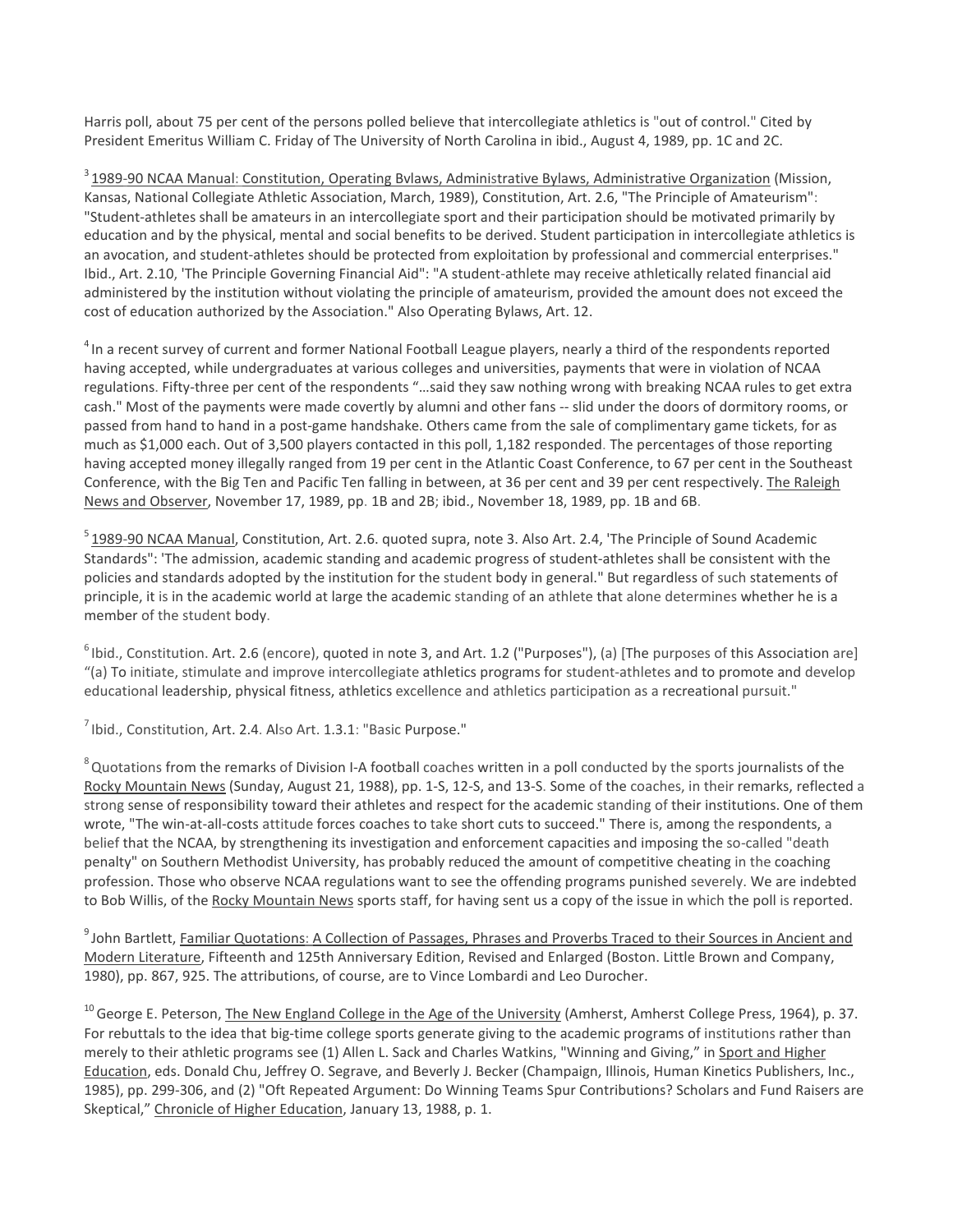<span id="page-14-1"></span> $12$  In January of this year, the NCAA amended Proposition 48 by passing Proposal 42 (to become effective in 1990), which makes the award of grants-in-aid contingent not only on the 2.0 average in the core curriculum but also on the minimal scores stipulated earlier for the SAT or ACT. Proposal 42, however, has been vigorously contested by Coach John Thompson and others on the ground that the vocabulary sections of the two tests contain words and expressions with which blacks and members of other minorities are unfamiliar and thereby discriminate racially against minorities. Its repeal in the NCAA Annual Convention of January, 1990, is a strong possibility.

<span id="page-14-2"></span> $13$  1989-90 NCAA Manual, Constitution, Art. 4.5.

<span id="page-14-3"></span><sup>14</sup> Knight Foundation, News Release, Akron, Ohio, September 27, 1989.

<span id="page-14-4"></span> $15$  These declarations are obviously commitments to policy. The specific legislation by which the commitments will be made effective have yet to be proposed. Perhaps some of them will be brought before the Annual Convention in January, 1990.

<span id="page-14-5"></span><sup>16</sup> After this report was written, but before it was presented to the Faculty Council, some members of the North Carolina Conference of the American Association of University Professors adopted a resolution recommending measures intended to strengthen faculty oversight and control of intercollegiate athletics at all institutions of higher learning in North Carolina. Copies of the resolution have been sent to the President of the University of North Carolina and the Chairman of its Board of Governors. The recommendations are: (1) that chairs of faculties or of faculty senates serve ex officio on boards of trustees, along with student body presidents; (2) that members of faculty committees exercising oversight over intercollegiate sports programs be elected by their faculties, and that tenured faculty members be elected as chairs of such committees; (3) that all academic advising programs be located, or relocated, in the division of academic affairs, to be supervised by a tenured faculty member; (4) that the fund-raising efforts of any booster club be made subject to the supervision of the chief fund-raising officer of the university concerned, and that an annual report of the club's finances be provided to the faculty of the institution; (5) that abuses of the grade "incomplete" be curbed by specific procedures devised for that purpose. We believe that the members of the Chapel Hill faculty, and all other North Carolina faculties, should individually, corporately, and aggressively support measures of this kind. Reported in The Raleigh News and Observer, October 29, 1989, p. 30A.

<span id="page-14-6"></span><sup>17</sup> The basis for this recommendation is an estimate that allocates the 168 hours of a student-athlete's week according to three needs in order of priority: 1st, the student-athlete's personal needs for sleep, meals, getting about the campus, and seven hours of leisure per week; 2nd, the student-athlete's academic needs for lectures, recitations, labs, class preparation, and, during the term, preparing out-of-class papers and studying for major examinations; 3rd, time devoted to intercollegiate athletics. Here is the percentage distribution of time for the term:

| Personal needs            | 50% |
|---------------------------|-----|
| Academic needs            | 29% |
| Intercollegiate athletics | 15% |
| Unallocated               | 6%  |

The principle involved here is that the time needed for a student-athlete's education must be accorded and protected, since that is the purpose of the grant-in-aid he or she is given. Obviously, the observance of that principle will compel sharp reductions of practice in all its forms, scheduled competitive events, and travel time. We are aware of the scale of those reductions and have no hesitation in recommending a personal regimen for student-athletes that necessitates those adjustments. We conceive education, moreover, as consisting not of the minimal satisfaction of a minimal number of courses that require the minimal possible exertion, but rather as a line of study and inquiry involving a number of courses chosen for the student's intellectual and professional interests. The following is a quotation from a letter published in The New York Times in March, 1989: "I believe intercollegiate athletics can only be justified as part of higher education and that the young men and women who participate in athletics must be bona fide students, receiving, in exchange for their

<span id="page-14-0"></span> $11$  1989-90 NCAA Manual, Constitution, Art. 27.